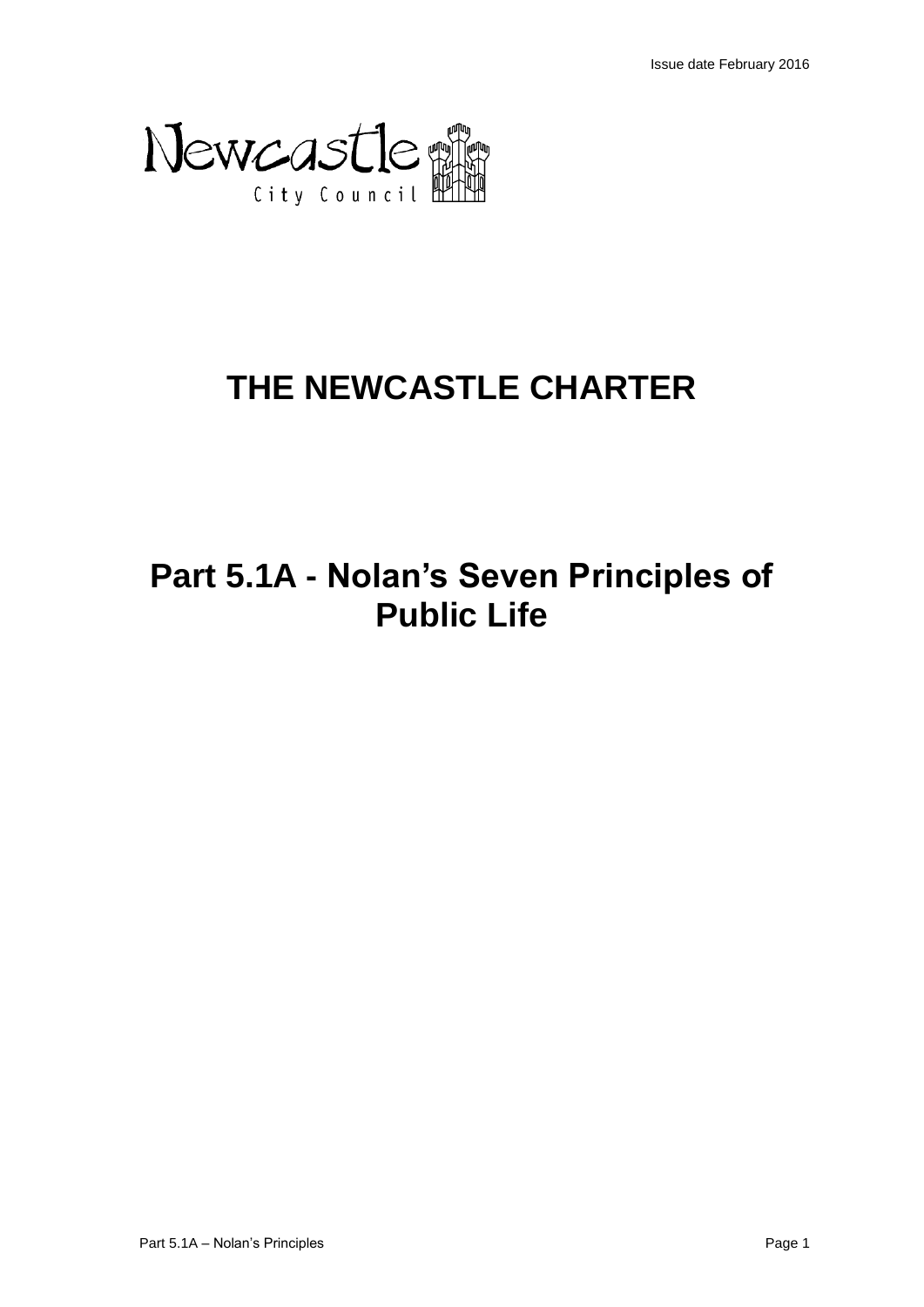## **Notes:-**

#### **This part sets out Nolan's Seven Principles of Public Life. They underpin the ethical framework.**

The Committee on Standards in Public Life is an independent committee which makes recommendations to the Prime Minister. It was set up in October 1994 under the chairmanship of Lord Nolan to examine concerns about standards of conduct in public office, and its remit was extended in November 1997 to cover the funding of political parties. The Committee is an Advisory Non-Departmental Public Body sponsored by the Cabinet Office.

## **Sources**

The Committee's website is at<http://www.public-standards.gov.uk/>

The principles of public life were restated in the Committee's First Report in May 1995. The report can be read on the Committee's website.

In 2013, the Committee amended the descriptions of the seven principles following its review "Standards matter – a review of best practice for promoting high standards in public life".